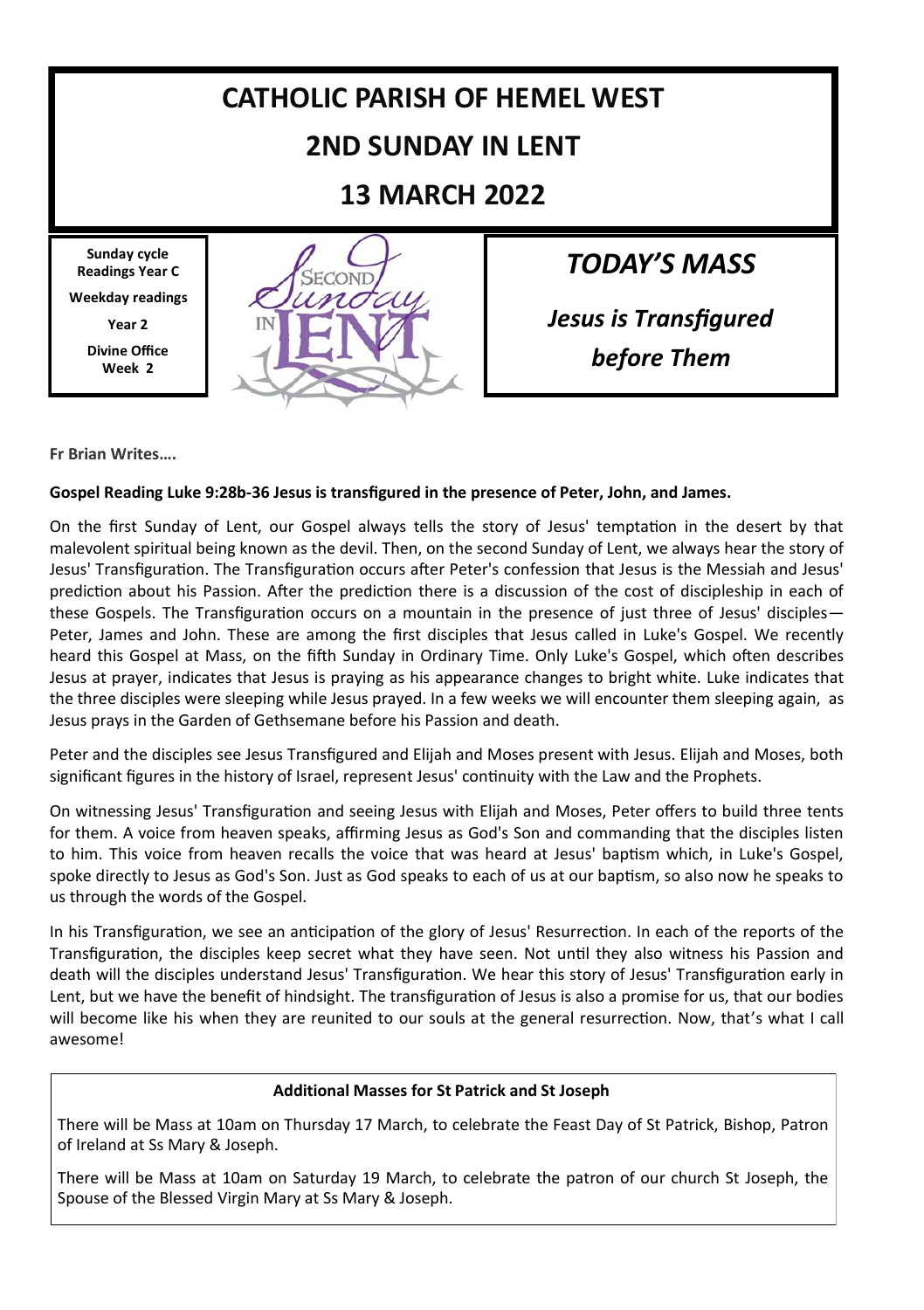# **PARISH NEWS**

**Welcome to the parish of Hemel West. If you are new to the parish, please make yourself known to Fr Brian, by contacting him on 01442 391 759.**

#### **LENT 2022**

**HOLY HOUR:** (with Confessions, Adoration & Benediction) 7pm Fridays at Ss Mary & Joseph. This will also be Livestreamed. Please note there<br>will not be Confessions Adoration & will not be Confessions, Adoration & Benediction on 18 March and 8 April.

**STATIONS OF THE CROSS**: Please come and join St Mark's for the Way of the Cross, 7pm every Tuesday in Lent. If you cannot make it then please watch the Livestream on the YouTube account https://www.youtube.com/c/ HemelWestCatholic

**STATIONS OF THE CROSS**: Every Thursday 11am at Ss Mary & Joseph lead by the Catholic Women's league.

**TAIZE SERVICE** at Ss Mary & Joseph Friday 18 March and Friday 8 April at 7pm.

**CHANGE OF WEDNESDAY MASS TIME:** As from Wednesday 16 March, Mass will be at **10am** every Wednesday. This is a permanent change from the current time of 11.30am.

**RECEPTION OF HOLY COMMUNION:** If you are wearing a mask, you'll find it easier to remove your mask just before you receive Holy Communion and then replace it. And just a reminder that you when you receive Holy Communion, you must immediately consume the Sacred Host and not walk away with the Sacred Host. I ask parents to be especially vigilant in regards to their children in this matter. There has been at least one situation recently where the Sacred Host has been found on the floor after Mass. This is an act of sacrilege, albeit unintentional, but none the less very serious for which there is no excuse. Please say a small prayer in reparation.

**PRAY FOR UKRAINE**: On Sunday 13 March, 3pm until 5pm, St Mary's Church in the Old Town will be hosting a community time of contemplation, vigil and prayer for the people of Ukraine and for

peace in Europe. All are welcome to come to Church to unite in support for those suffering as a result of this war.

**CAFOD FAMILY FAST DAY:** Family Fast Day is a day when we are asked to eat simply and give generously. You can donate in Church using a CAFOD envelope; or go to cafod.org.uk/lent. Thank you for your generosity.

**PRAYING FOR THE SICK**: Do write and place the names of those who are sick inside a small sealed envelope, that you would like prayed for and remembered at Mass, into the bronze bowl on the sanctuary. You'll see it next to the lectern below the sign. Do let me know of any healings or favours received so that a Mass of Thanksgiving can be offered to the glory of God. Let the sick person know that their name is in the bowl and encourage them to have faith in God for healing. **SCRIPTURE GROUP**: We meet in the Parish Centre, Boxmoor on Tuesdays from 2pm until 4pm to read and discuss the readings for the following Sunday. All are welcome to join us.

**ANNUAL MASS OF THANKSGIVING**: Annual Mass of Thanksgiving for the Sacrament of Matrimony : Westminster Cathedral, Saturday 14 May 2022 at 3pm. The Cardinal is inviting to this

| l WEEK:      |                       | GOSPEL READINGS FOR THE FORTHCOMING |
|--------------|-----------------------|-------------------------------------|
| Mon:         | Luke                  | 6:36-38                             |
|              | Tues: Matthew 23:1-12 |                                     |
|              | Wed: Matthew 20:17-28 |                                     |
| Thurs:       | Luke                  | 16:19-31                            |
|              | Fri: Matthew          | 21:33-46                            |
| Sat: Luke    |                       | $15:1-3,-11-32$                     |
| Sunday: Luke |                       | $13:1-19$                           |

**Sunday Offertory Collection, Contactless Payments and Standing Orders for February 2022.**

| <b>Envelopes</b>                    | £221.00   |
|-------------------------------------|-----------|
| <b>Loose Cash &amp; Contactless</b> | £1,535.79 |
| <b>Standing Orders</b>              | £4,156.48 |
| Total                               | £5,913.27 |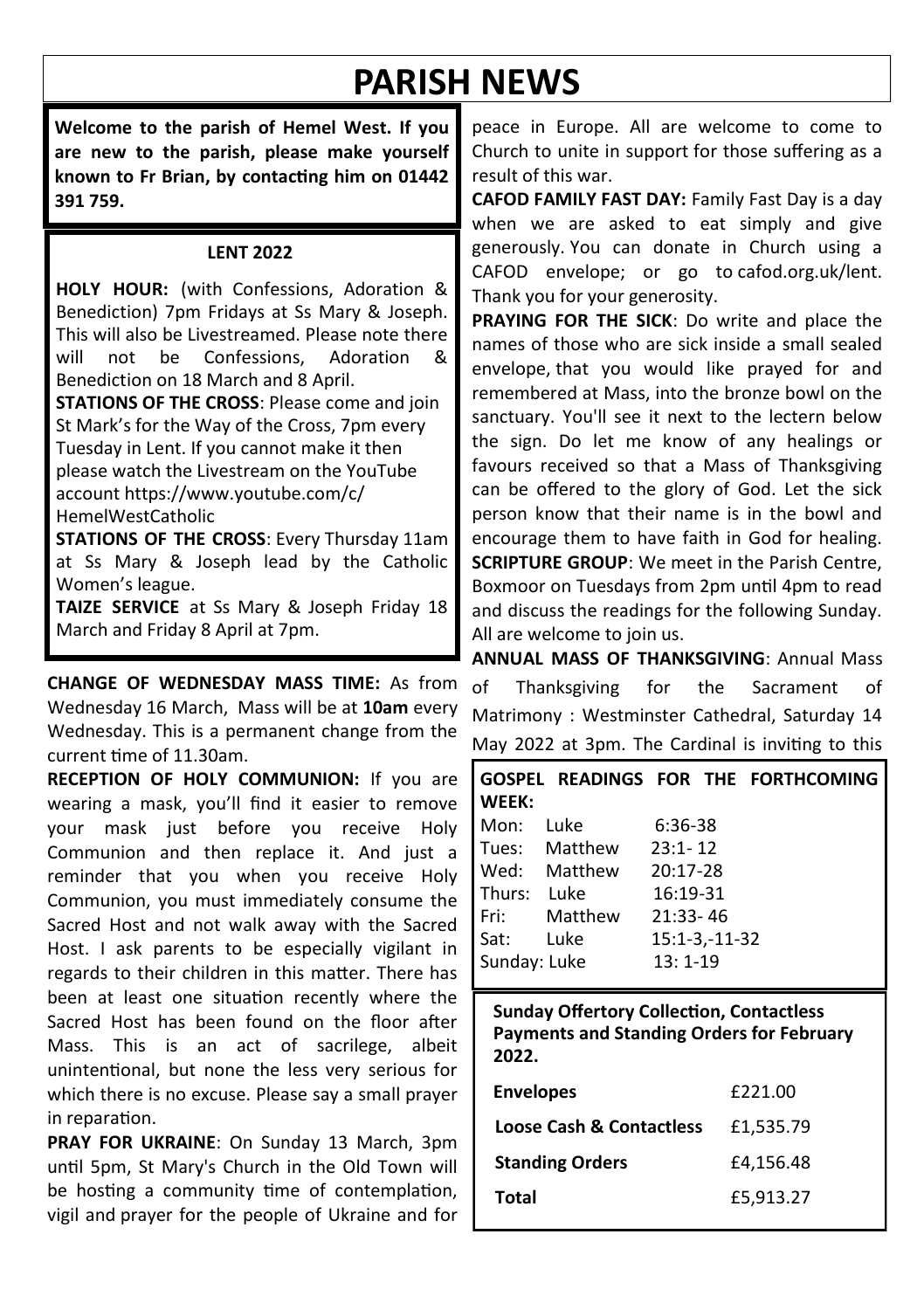Mass all couples in the Diocese, who are celebrating their 5th 10th, 25th, 30th, 40th, 50th and 60th (and every year over 60) Wedding Anniversary of Catholic Marriage in 2022. If you are celebrating an anniversary, please email Fr Brian the following details: husband and wife's names, wedding date, full postal address and email (or telephone number, if no email) by Friday 25 March.

**SUNDAY OFFERTORY & STANDING ORDERS**: Contactless Sunday Offertory Collection or Standing Order with Gift Aid? The 'gold standard' of Sunday Offertory donation is a Standing Order with Gift Aid. Please do consider donating by Standing Order if you are member of the parish. Shirley Bailey, our Parish Administrator, can help you set up a Standing Order. However, for those one-off donations I encourage you to use the contactless machine at the church entrance. It's very simple to use and similar technology to what we use in shops such as the supermarket. There are benefits to the parish when you use it, such as removing the need to have volunteers count and manually record cash and coin and then take it for banking, with the associated personal security risks. Contactless technology is the way forward. So please help us by swiping! You can also make other offerings i.e. Mass stipends using the same machine, when you have a Mass offered for the living or dead. Thank you for your weekly offering, it is very much appreciated in these remaining uncertain times!

Hospital do ask to see Theresa Taylor-Brookes the Catholic Chaplain. Please call the Chaplaincy office on 01923 217994 or 07776598704 for Watford and St Albans.

**NEWSLETTER ITEMS:** When submitting an item for the newsletter, please send the details and information as you would like to see it published in the newsletter. Please keep your item to no

| <b>Office Hours and Telephone cover</b> |                          |  |  |  |  |
|-----------------------------------------|--------------------------|--|--|--|--|
| for Hemel West.                         |                          |  |  |  |  |
| Email: shirleybailey@rcdow.org.uk       |                          |  |  |  |  |
| Phone: 01442 391 759 option 2           |                          |  |  |  |  |
| Telephone cover                         | <b>Hemel West Office</b> |  |  |  |  |
| for West                                | <b>Hours</b>             |  |  |  |  |
| Mondav                                  | Monday                   |  |  |  |  |
| 12 noon-6pm                             | 3pm-6pm                  |  |  |  |  |
| Tuesday                                 | Tuesday                  |  |  |  |  |
| 9.30am-3.30pm                           | Closed                   |  |  |  |  |
| Wednesday                               | Wednesday                |  |  |  |  |
| 9.30am-3.30pm                           | 9.30am-3.30pm            |  |  |  |  |
| Thursday                                | Thursday                 |  |  |  |  |
| 9.30am-3.30pm                           | 9.30am-12.30pm           |  |  |  |  |
| Friday                                  | Friday                   |  |  |  |  |
| 9.30am-3.30pm                           | 9.30am-12.30pm           |  |  |  |  |

more than 60 words. Please email Shirley by Wednesday 12 Noon and she will be do her best to accommodate it.

**E-ALERT**: Please sign up for the parish e-alerts and keep up with all the parish news.

#### **Prince of Peace**

you were born into a world where terror reigned and fear ruled, and live today in a world crucified by war.

Fill us with your passion for justice that wherever we see evil abound we may live to disturb its path and strive to build bridges of reconciliation.

**GOING TO HOSPITAL?** If you are going into that we never lose sight of your vision of peace -In the darkness, beckon us with your kindly light, in which the lion lies down with the lamb. Amen

> "Do all that you can to live in peace with everyone".

#### **Romans 12:18**